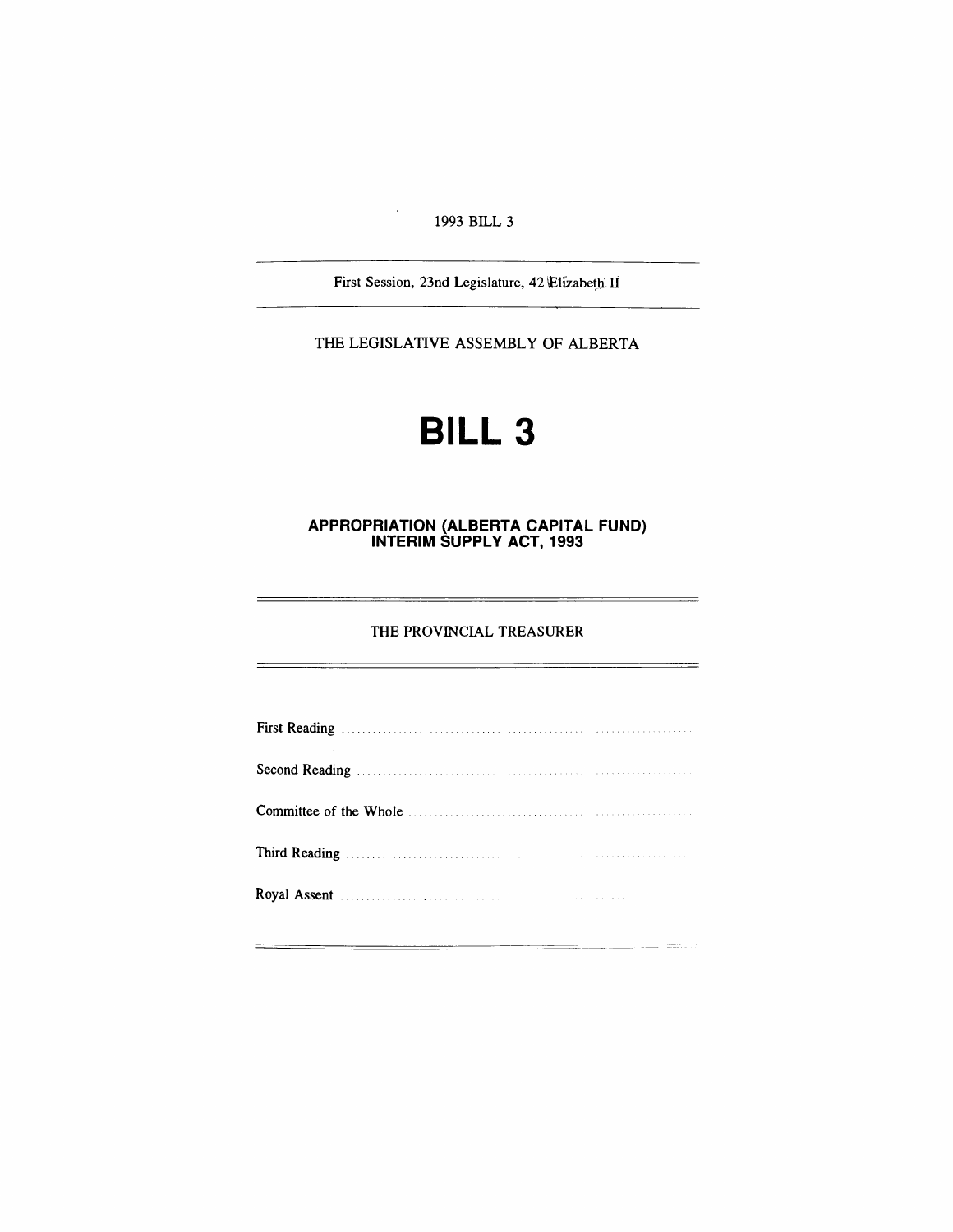*Bill 3*

### **BILL 3**

#### 1993

#### **APPROPRIATION (ALBERTA CAPITAL FUND) INTERIM SUPPLY ACT, 1993**

*(Assented to*

, 1993)

#### MOST GRACIOUS SOVEREIGN:

Preamble WHEREAS it appears by a Message from His Honour, Gordon Towers, Lieutenant Governor of the Province of Alberta, and the Schedule accompanying the Message, that the sum hereinafter mentioned is required to defray certain expenditures of the Public Service of Alberta not otherwise provided for during the fiscal year ending March 31, 1994, and for other purposes relating thereto:

> MAY IT THEREFORE PLEASE YOUR MAJESTY that it be enacted and be it enacted by the Queen's Most Excellent Majesty, by and with the advice and consent of the Legislative Assembly of Alberta, as follows:

Appropriation for 1993-94 1 From and out of the Alberta Capital Fund, there may be paid and applied a sum not exceeding \$213 169 970 towards defraying the several charges and expenses of the Public Service from April 1, 1993 to March 31, 1994 not otherwise provided for, being the aggregate of the amounts enumerated in Schedule "A" and including \$161 868 113 provided by interim supply special warrant as set forth in Schedule "B".

Accountability 2 The due application of all money expended under this Act shall be accounted for.